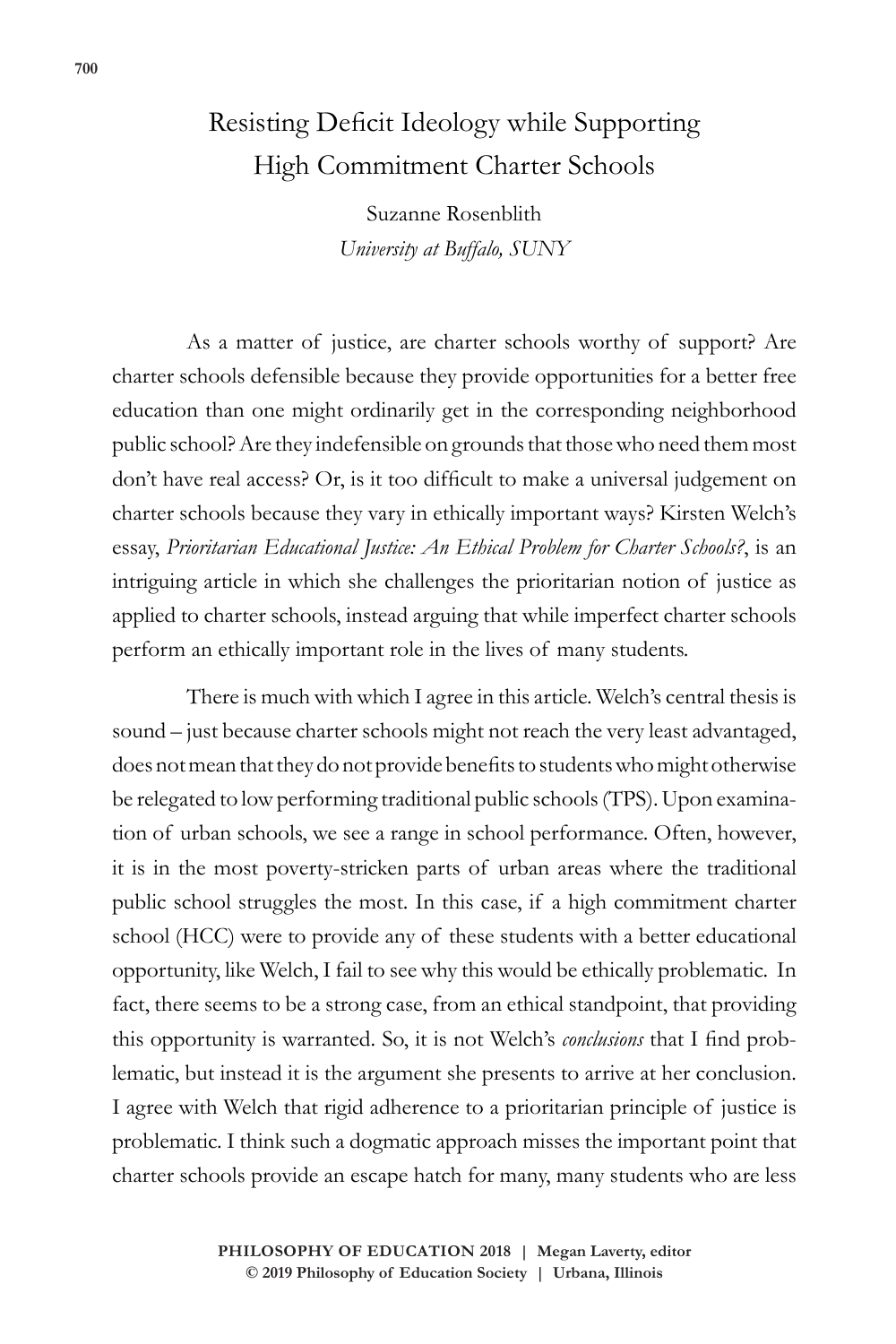advantaged and would not otherwise have access to a high-quality education. With that in mind, I reserve the remainder of my remarks to touching on my concerns with Welch's approach and offer some thoughts on an alternative way to arrive at the same conclusion.

Referencing Brighouse and Swift, Welch suggests that a prioritarian conception of justice requires the distribution of limited goods in such a way that the least advantaged benefit to a greater degree from those more advantaged. Examining this idea with respect to charter schools, specifically high commitment charter schools, she says prioritarians typically object to charter schools for two reasons, unfair selection processes and overly stringent disciplinary policies that result in higher than average suspensions and expulsions. From a prioritarian perspective, according to Welch, HCCs fail to meet a threshold of justice, because the least advantaged are often the ones who do not get admitted, and, when they are admitted, they are the ones more likely to be suspended and/or expelled for disciplinary cause.

To make the case that the lottery system eliminates, or is substantially weighted against the very least advantaged, Welch relies on arguments that suggest that the very least advantaged, a designation determined by socioeconomic status are one in the same as parents who will not make the time, have the wherewithal, or otherwise opt to enroll their children in these lotteries. Moreover, it seems by virtue of the parent enrolling the student in the lottery, they cease to hold their designation as "very least advantaged." This troubles me in that it seems an economic indicator quickly becomes a moral proxy. In Welch's own words, "the nature of the lottery system itself excludes the least advantaged students since parents must take the initiative to enroll their children in the lottery." Had the sentence continued, "and the economic status of the parents prevents enrolling in the lottery because of …" then there might be an argument to make. But it seems Welch is comfortable with the position that the very least advantaged, as a matter of deficiency, are unable or unwilling to enroll their children in these lotteries. Considering prioritarians are concerned with economic injustice, this line of reasoning seems troubling.

The same appears to be the case with respect to discipline. Welch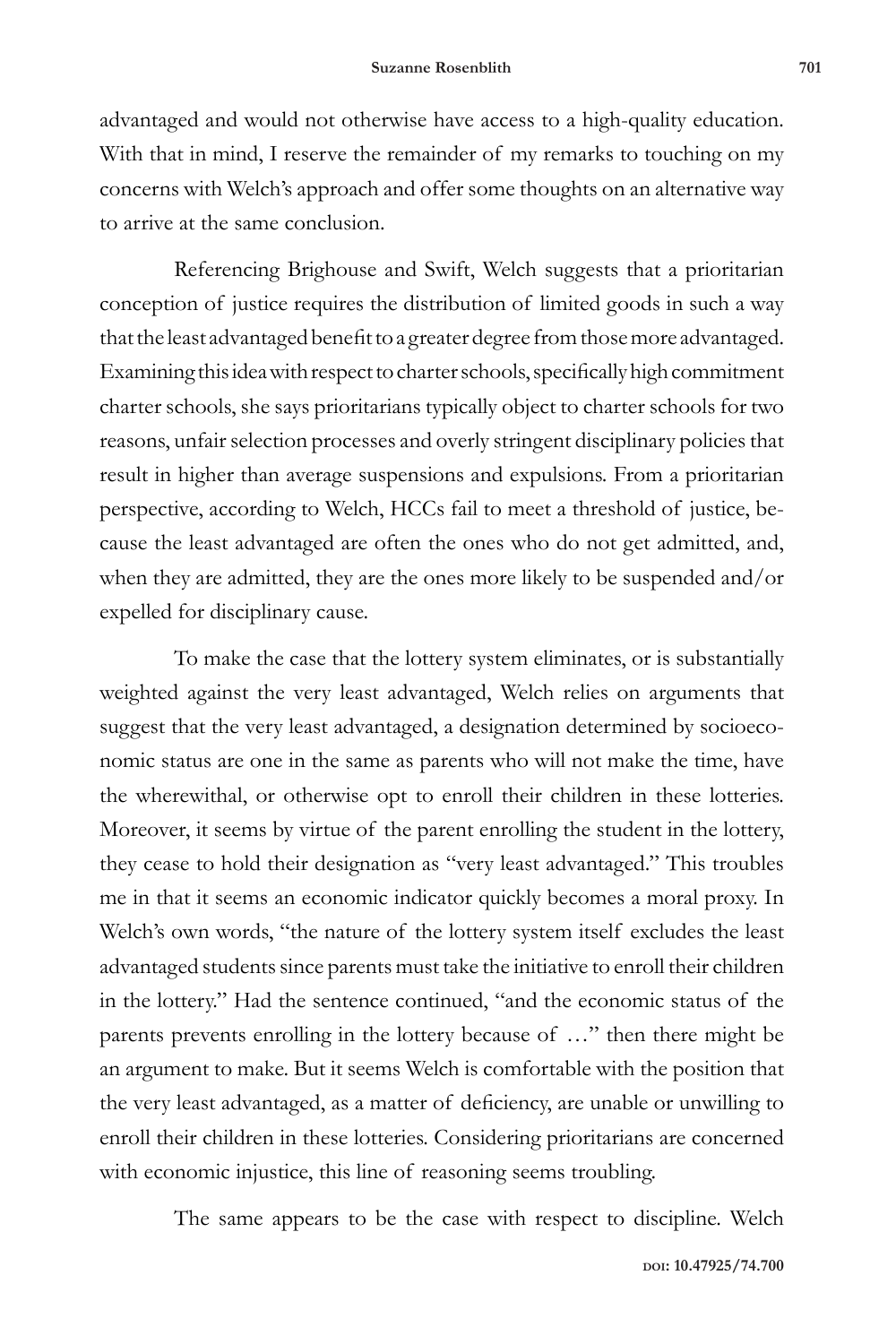summarizes the prioritarian position as one where the least advantaged tend to be the same students with the greatest behavior issues. Therefore, from both a prioritarian position and Welch's position, one could ostensibly be in one of the lowest income brackets, but if the student does not exhibit behavior issues s/he is by definition not the least advantaged. As Welch herself acknowledges, "Students who struggle with behavioral issues are, arguably, among the least advantaged."

While there are many arguments to make in opposition to the prioritarian position and/or in support of charter schools, Welch chooses to challenge prioritarians and offer support for charter schools by adopting a deficit argument. This approach can be seen through her illustration of "educational triage." In this example, she describes an accident scene where we are asked to imagine three victims. One with minor injuries, one with significant injuries, and one with severe injuries. She reasons that if the medical professionals on the scene attend to the person with the most severe injuries, a poor outcome might result for the person with significant injuries. Presumably, prioritarian conceptions of justice would have all medical professionals helping the most severely injured at the expense of the others. Welch concludes that because it is not entirely clear that all of the medical attention would result in a positive outcome, the better choice is to help the person who is significantly injured but who with medical attention will be okay. Presumably, the moral of this story is that some students are beyond educational help. Some students are so disadvantaged that no amount of educational intervention will improve their outcomes in relevant ways. Therefore, focusing on the less advantaged is ethically justifiable since the additional resources they receive could actually positively impact their lives. Welch states, "Primary focus on improving the educational outcomes of the least advantaged students is an implausible goal because it is not feasible given the limited educational resources institutions have at their disposal."

From my perspective, it is difficult to understand how one could justifiably arrive at this conclusion. I am morally uncomfortable with the notion that we resign the very least advantaged students to this status because of the fact that helping them is costly in terms of financial and human resources. The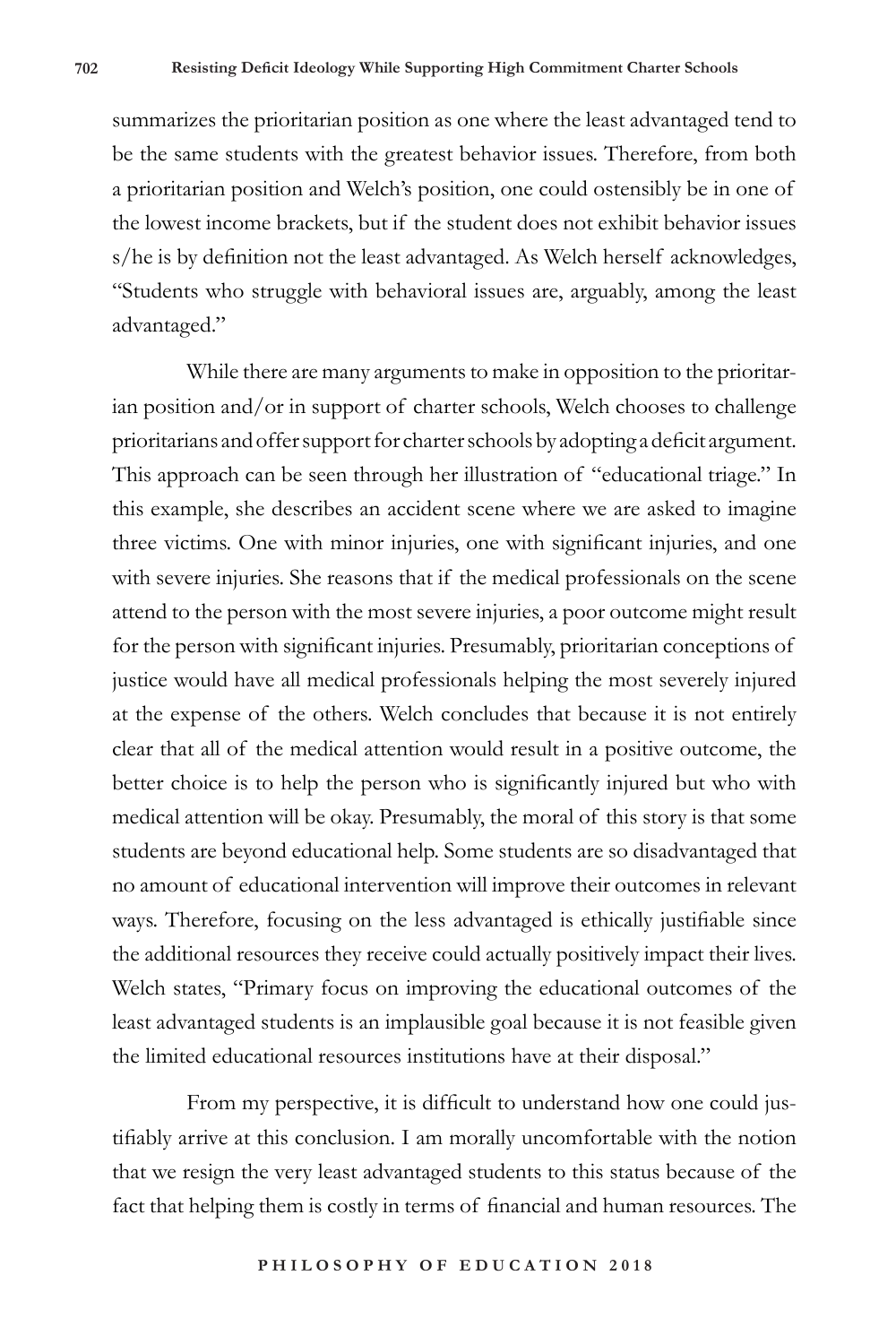challenge is exacerbated by the fact that thinkers such as Welch and Satz, make their case less from a position of limited resources but more fundamentally from a position of moral failure. Whether it is Welch's conclusion that parents of the very least advantaged lack wherewithal or motivation, have trouble controlling their children's behavior, or Satz's conclusion that the equal development of children is not possible given a world, "with diverse families, parents, parenting styles, geographical locations, and values," this reasoning strains justification.

For as troubling as I find Welch's approach from a moral standpoint, I imagine even she might agree that from a policy standpoint it is even more concerning. For a moment, let's assume Welch is right and we implement a process of educational triage, where the very least advantaged are only given what is minimally adequate with greater resources going to others who have a better shot at a flourishing life. But now, when determining who is the very least advantaged let's engage in a thought experiment similar to Rawls' original position. Imagine that we design a policy to dole out resources similar to the one Welch endorses and grounded in this notion of educational triage. The very least advantaged will be provided a minimally adequate education with most additional resources going to the least advantaged and those who are not disadvantaged, relatively speaking, because the likelihood of individuals within these groups flourishing, with these additional resources, is greater. Just like Rawls' thought experiment, let's generate this policy behind a veil of ignorance where no one, not Welch, Satz, me or anyone involved, knows their individual positionality relative to others. I submit that the risk of being designated 'very least advantaged' with all that it does not afford would be too great a risk to take and therefore there would be a reluctance to endorse a policy, like this.

As individuals with moral standing, designing a policy that guarantees the inequality of the very least advantaged is problematic. I also think it is unnecessary. Recent Center for Research on Education Outcomes (CREDO) data suggest that in urban areas the racial and economic makeup of HCCs mirrors the demographic makeup of TPSs. What this means is that many HCCs in urban areas are serving as many of the very least advantaged as the TPSs. In those settings where the HCCs outperform the TPSs in statistically meaningful